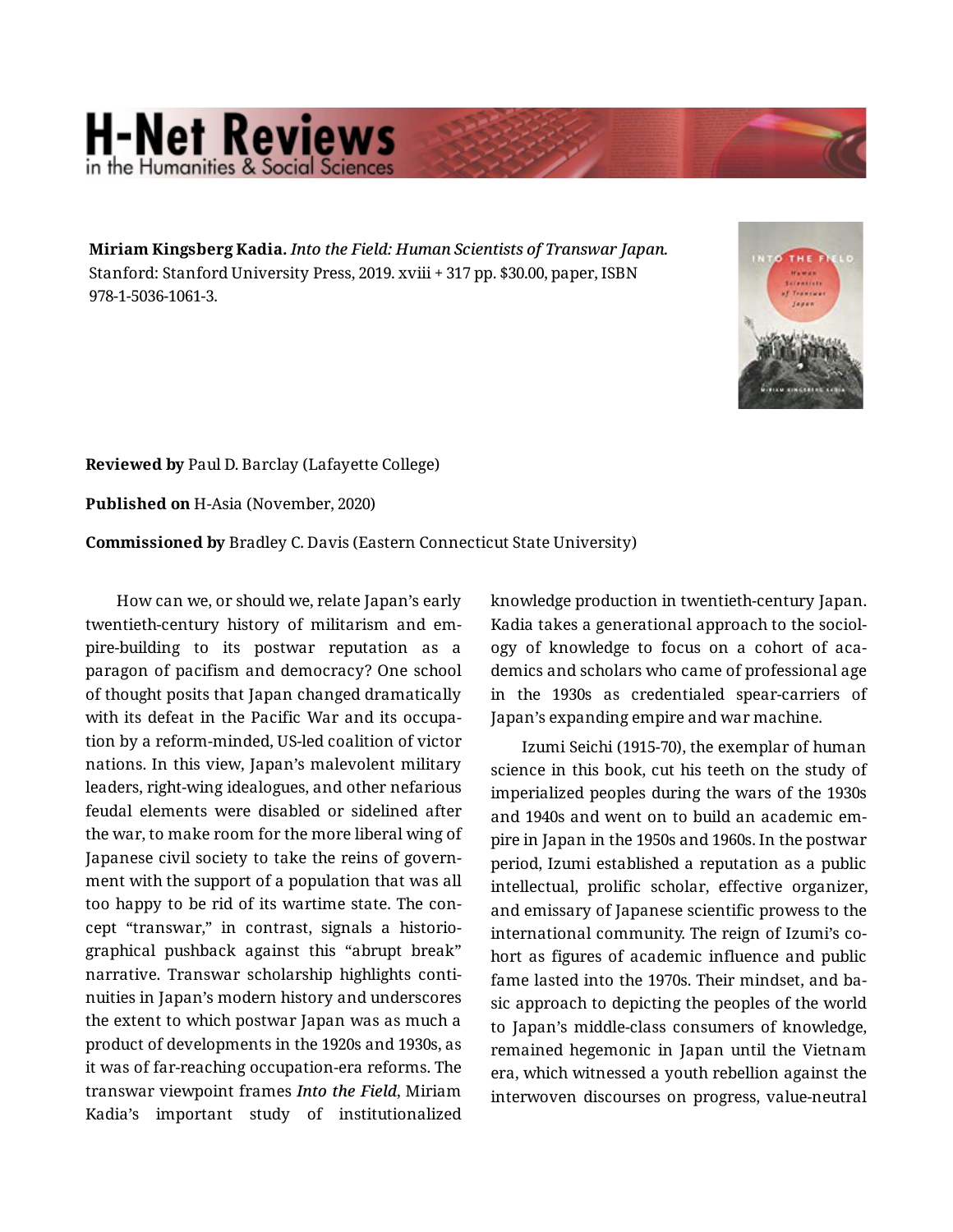science, and technocracy that had been advocated by Izumi's "field generation."

This book can be read in two ways. First and foremost, it is a richly contextualized intellectual biography of Izumi Seiichi. *Into the Field* traces his life, times, and writings over the temporal arc of Japanese history from the 1930s through the 1960s, and across several continents, archipelagos, and institutional settings. In this register, it is an exem‐ plary study of transwar Japanese history.

The "field" in the book's title refers to field‐ work, which before and after the war was apotheo‐ sized by Izumi and the field generation as the touchstone for social-scientific research that could claim the mantle of objectivity. As Kadia's book powerfully illustrates, the "field" was always much more than a space of observation and data collec‐ tion for high rollers such as Izumi—it was the place of networking for Japanese anthropologists and associated scholars, who invariably got to know each other much better than the people they were researching. Moreover, the field has always been enmeshed in relations of power, circumscribed by logistical constraints, and shaped by exogenous forces such as funding agencies, political winds, and careerism. Read in a second way, then, *Into the Field* is an argument about how a group of interre‐ lated academic disciplines it defines as "the human sciences" is historically yoked to empirebuilding and the construction of the Third World. In this argument, "objectivity" emerges as a shib‐ boleth and as a discourse and cover story that masks the power relationships that perpetuated, and were perpetuated by, "human science." Izumi, and the researchers in his generational cohort and academic network, rode the coattails of empire to gain access to field sites but also to ensure their own physical safety. Their work after the war still depended upon robust institutional support from the American occupiers and then the state-funded university system. While much of their writing on human diversity and "primitive peoples" wrapped itself in the cloak of objectivity, Kadia writes, it of‐ ten fell far short of disinterested, careful, and sus‐ tained observation and analysis.

The eight chapters of *Into the Field* follow Izu‐ mi Seichi from his first fieldwork expedition to Manchukuo (the Japanese-controlled state in northeast China) to his last visit to the Yucatan peninsula of Mexico just before his death in 1970. As a student at Keijō University in Seoul, Izumi joined expeditions near the Soviet border to study the Oroqen and Goldi peoples, traveled with a larg‐ er team to Inner Mongolia (Mōkyō), and finally, as a dissertator, conducted research on Jeju Island (Korea), all in the late 1930s. During the Pacific War, Izumi again relied upon armed escorts, government infrastructure, and other perquisites of Japanese citizenship to participate in a major ex‐ pedition to Papua New Guinea in 1942. As a mem‐ ber of these teams, he made his name as a prolific scholar and author while he and his co-workers supplied the Kwantung Army and the Imperial Navy with intelligence on the peoples they studied. Izumi's early scholarship was written under the spell of Bronislaw Malinowski. With the exception of Izumi's work in Jeju, however, Izumi and his fel‐ low researchers in Manchukuo, Mongolia, and Papua eschewed the immersion method propound‐ ed by Malinowski. In Kadia's account, the tensions between participant observation as the standard for anthropological objectivity and the rapid pace, team approach, and geographic ambitions of Japa‐ nese colonial and wartime survey ethnography are palpable.

This book is at its best when Kadia recon‐ structs the social life and logistical realities of field‐ work that Izumi conducted before and after the war. Kadia draws out the implications of these temporally contingent and concrete details for more durable structures of knowledge production. The following passage is quoted at length because it encapsulates the ambivalence *Into the Field* dis‐ plays not only toward the whole notion of objec‐ tivity, but also toward the relationship between an‐ thropology and colonialism:

2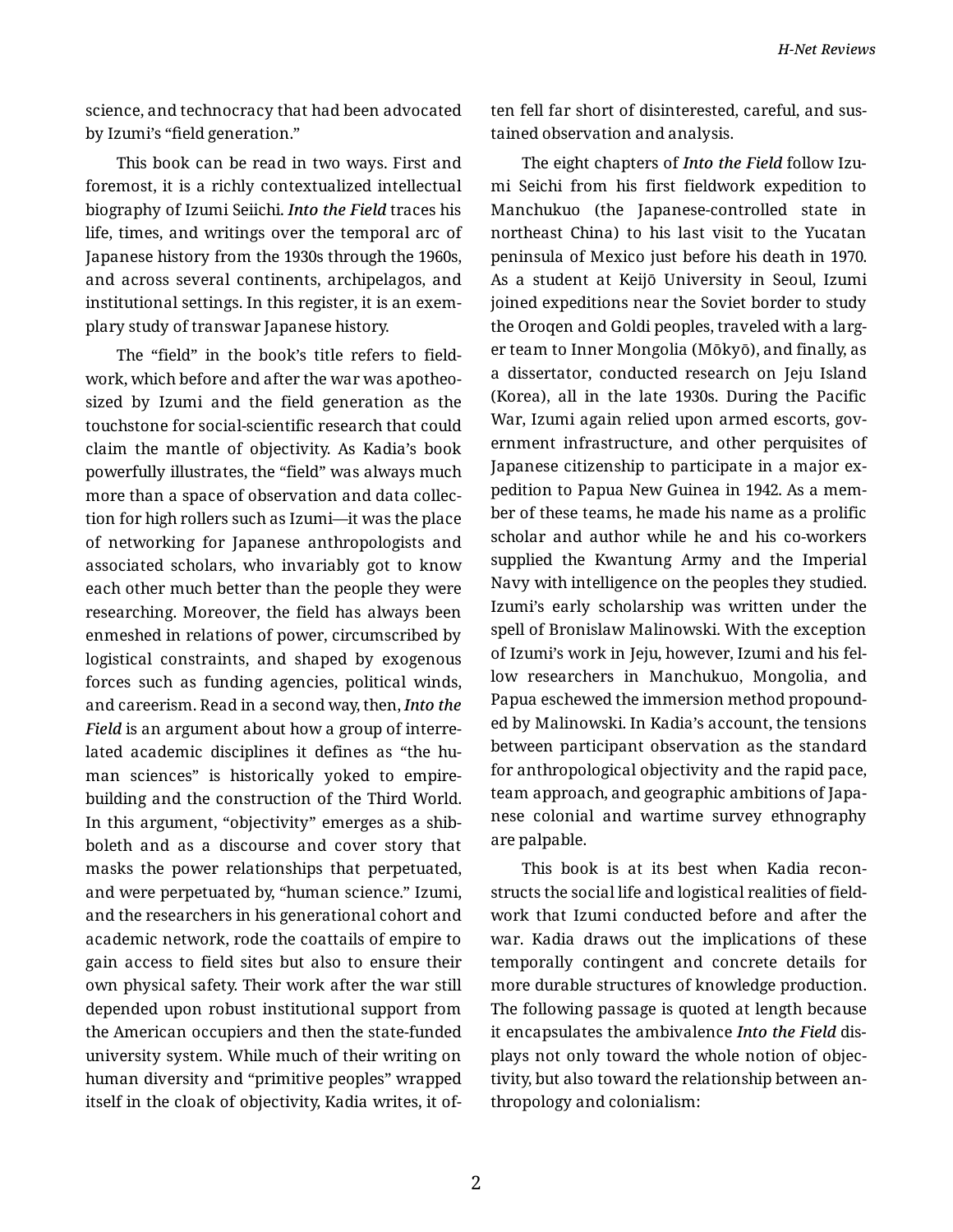*Outnumbered by soldiers, threatened by war, and cut off from female company, the researchers embraced an almost military discipline that was to characterize expeditionary procedure well into the 1960s. Yet, the custom of referring to fieldwork at "travel" (*tabi*) or as "study trips" (*kenkyū ryokō*) revealed their enjoyment of the experience. The hu‐ man scientists sat down together for three meals per day…. They drank copious quantities of beer, a traditional lubricant of masculine sociability…. Sol‐ idarity among researchers inevitably impacted their relations with informants. As Malinowski dis‐ covered, solo fieldworkers often became desperate for friendship, leaving them no choice but to im‐ merse themselves in local society (the goal of the exercise). Ensuing affections between human scien‐ tists and informants sometimes threatened the log‐ ics of imperialism. Among European and American fieldworkers of the 1930s and 1940s, respect and so‐ licitude for indigenous peoples often tempered sup‐ port for colonialism. By contrast, with each other for company, Japanese human scientists had scant need or opportunity to develop such intimacy and understanding of imperial minzoku [ethnic groups]* (pp. 51-52).

In this passage Kadia holds open the possibili‐ ty that anthropology, when conducted along the lines prescribed by the intellectual father of field‐ work, Malinowski, is a methodology that can pro‐ duce knowledge of the so-called Other while miti‐ gating racism. Not only does Kadia indicate that European or American fieldworkers came closer than Japanese team surveyors to the Mali‐ nowskian ideal; she also lauds Izumi himself for achieving a similar level of immersion and empa‐ thy during his doctoral research on Jeju Island. Having grown up in Korea, Izumi was able to con‐ duct work there without interpreters. Moreover, it was the Jeju research that pushed Izumi to publish criticisms of Japanese colonial policy in Korea, re‐ vealing that even in the hands of Japanese investi‐ gators, fieldwork had a subversive potential.

However, as Kadia also indicates, most field‐ work at empire's extremities, or later, when Izumi took teams to Peru, was consumed with the exigen‐ cies of survival, logistical problems, and timetables that obviated the development of personal bonds or the attainment of emic perspectives in "the field." At the same time, these very exigencies created the ground for a deep form of sociability that produced long-lived scholarly networks and pro‐ fessional identification with the field. In short, "the field" became shorthand in Japanese professional circles for a space that was saturated with the in‐ tragroup dynamics of teams of investigators, a cir‐ cumstance that diverted considerable energy and attention away from interactions with their puta‐ tive objects of investigation.

In one register, the doubts raised about the ob‐ jectivity of colonial and wartime anthropology in this book rest with the failures of practitioners to be objective, not necessarily with the professed goal of objectivity. In this respect, the critique of‐ fered in the opening chapters of *Into the Field* echoes those of Johannes Fabian, whose seminal *Time and the Other: How Anthropology Makes its Object* (1983) also assailed academic anthropology for de-temporalizing the peoples who are objects of fieldwork by relegating them to the ethnograph‐ ic present. For Fabian, and seemingly for Kadia, the problem is not anthropology per se, but rather that anthropology's radically anticolonial poten‐ tial remains largely untapped. In Fabian's view, the antidote to stereotyping and denigration of the Other is indeed more and better fieldwork, because the immersion method prescribed by Malinowski forces sustained linguistic encounters that place researchers and subjects into a shared temporality, for prolonged periods of time.

With the support of the imperial state, as Ka‐ dia points out, Japanese anthropologists of the 1930s and 1940s largely reproduced the discourse on hierarchy, racial capacity, and primitivity that animated political and military discussions of the empire's "confraternity" of subject peoples. After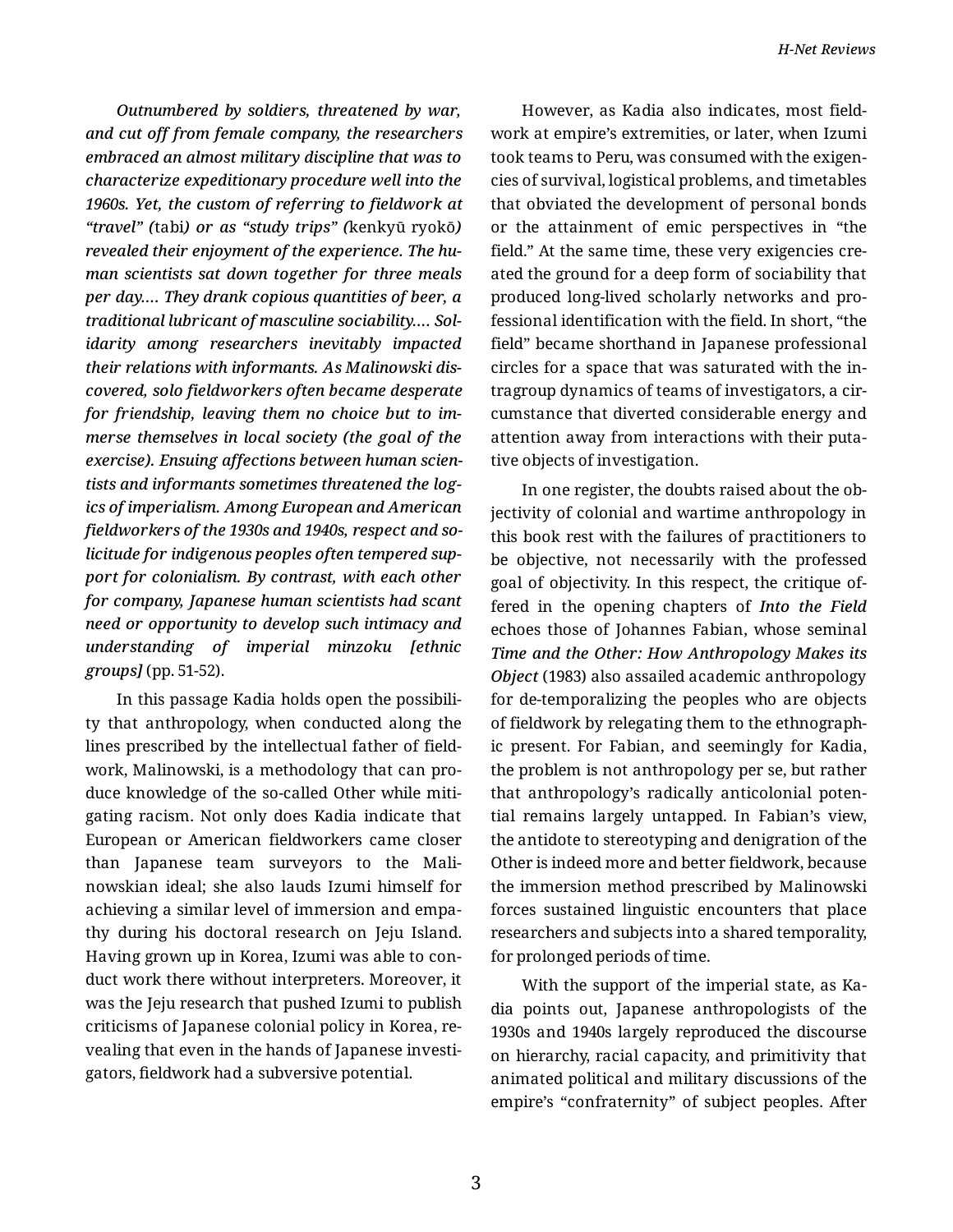the war, when it came time to look back at the shortcomings of the "field generation" and its claims of value-neutrality, the complicity of these anthropologists with conquest and wartime slaughter was whitewashed out of the history of Ja‐ panese anthropology. For Kadia, Japan here com‐ pares unfavorably with Germany, insofar as the youth of the late 1960s who criticized Japanese academia for its aloofness from the problems of the world did not go further and link tacit support for the United States, the Vietnam wars, and capi‐ talism to earlier support for the Japanese war ma‐ chine. While the Germans who came of age during the Third Reich were held to account, the Japanese men who served its empire were not, argues Kadia.

To be clear, it was not Japanese anthropology that was put on trial in the years following 1968, but rather non-Marxist social science and the stance that scholarship and activism are separate domains. The "crime" leveled against the academy in general was complicity in Cold War atrocities through support of US policies, and adoption of the modernization paradigm. For Kadia, these cri‐ tiques fall short, because the field generation built its methodology and ethos amidst atrocities com‐ mitted in Korea, China, New Guinea, and other places where Japanese fieldwork was conducted well before the US occupation of Japan and the un‐ wholesome influence of the American imperialists. This charge of complicity has mixed support both within this text and more generally speaking. As Kadia notes, anthropologists never tired of claim‐ ing the practical utility of their work to govern‐ ment officials in order to secure funding and other forms of support for their science. But as Kadia also notes, "The Japanese government and mili‐ tary provided financial support for these ventures. However, much to the disappointment of policy‐ makers, human scientists [anthropologists] sel‐ dom generated usable results. Abstract informa‐ tion proved difficult to apply to on-the-ground problems, while the brief duration of imperial con‐ trol did not permit administrators to act on even concrete information. Instead, the benefits of hu‐

man science [anthropology] accrued dispropor‐ tionately to researchers themselves" (p. 40).

In support of this statement—that anthropolo‐ gy was of little or no practical utility to the state and army—Kadia's book produces only a couple of isolated and tentative links between anthropolo‐ gists and exploitation. One survey party ex‐ changed opium for information from informants, and Izumi stands accused for not doing more to avert a slaughter that occurred after the Japanese navy left Papua New Guinea. But there is little in the record to suggest that anthropologists provided much useful information to the military. It may be that Izumi and his mentor, Akiba Takashi, helped produce some maps and censuses for the colonial state and military, but it is far from clear that this data was any more useful than the reams of statis‐ tics, maps, and reports about imperialized peoples and places generated by policemen, military engi‐ neers, or physical scientists.

The other charge against the anthropologists is that their essentializing and racially denigrating discourse supported the maintenance and exten‐ sion of empire rhetorically. Moreover, by blaming Chinese immigration to Mongolia and Manchuria for the penury of Oroqen, Goldi, and Mongolian peoples, Japanese anthropologists provided ideo‐ logical cover for the imperial state, which itself was above criticism for its role in rural impover‐ ishment in the writings of anthropologists such as Akiba and Izumi. Again, these charges are hard to assess in the absence of a fuller understanding of the quantity and quality of non-anthropological rhetoric about subject peoples and targets of mili‐ tary attention. As Kadia notes, journalists were im‐ portant conduits of information about the peoples studied by anthropologists, and they radically sim‐ plified anthropological findings to sell newspapers. But for this reviewer, the larger problem is the large quantity and wide spectrum of views about Chinese, Koreans, and other occupied or subject peoples propagated via tourism, literature, com‐ mercial textbooks, military propaganda, and other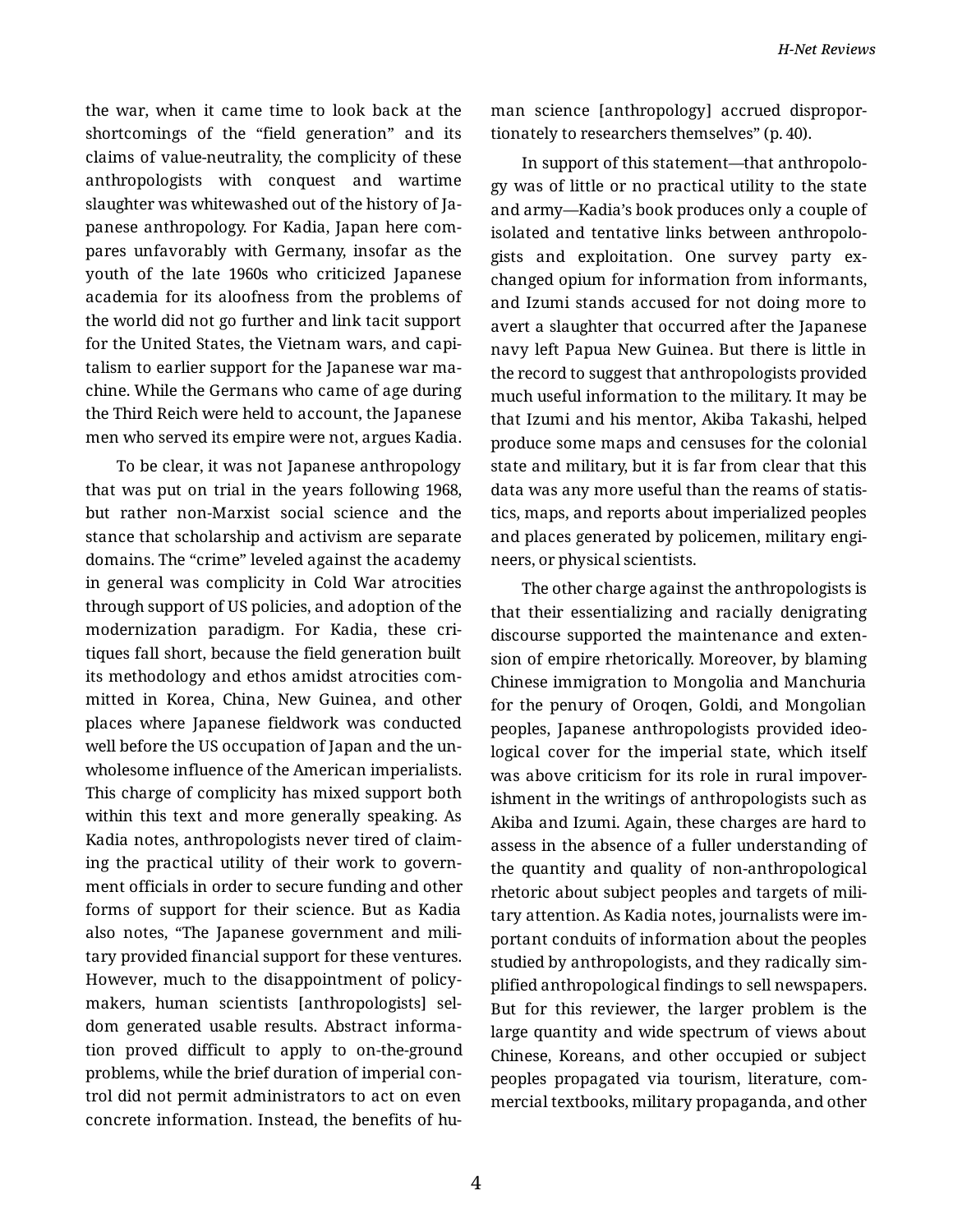vectors. Anthropologists contributed to, but did not monopolize, the representation of race and ethnicity to the broad Japanese public before the war. It is difficult to find clear and convincing evi‐ dence in this book or elsewhere for the strong claim Kadia makes about the prewar period: "Ulti‐ mately, however, an entire generation of human scientists coalesced around the production of knowledge that supported the subjugation and even slaughter of colonized populations—legit‐ imized by a steadfast faith in the ideal of objectivi‐ ty" (p. 41).

The attributed positive correlation between objectivity as a research ideal and the exploitation of colonized peoples exists in tension with a con‐ current strain in the book that asserts that if field‐ work had been more objective, it would have been more humane and less condescending. The charge that human science supported "subjugation and even slaughter" is plausible, but in Izumi's case, there are no real smoking guns, at least in this book.

During the US Occupation (1945-52) of Japan, with the military sidelined and empire discredited, Izumi and his "field generation" filled an institutional and ideological vacuum, and were trans‐ formed from norm followers to norm creators. Desperate for employment but also eager to en‐ gage in academic exchange, Izumi's cohort of colo‐ nial and wartime anthropologists participated in American-led surveys of agrarian Japan to gauge buy-in for land reform. They also attended US-led workshops that preached the twin gospels of democracy and scientific objectivity, where Izumi imbibed the techniques and ethos of purportedly value-neutral US social-science methodologies. With new tools and sources of authority, Izumi led research teams, who now also used questionnaires and other survey techniques, to measure Japanese sentiment while he also conducted a microstudy of Jeju Island immigrants to Tokyo. While the power relations between US occupiers and Japanese so‐ cial scientists, and between social scientists and informants, were still asymmetrical in this period, Kadia is careful to point out that US occupiers real‐ ized they were intellectually outclassed by the sea‐ soned Japanese scholars they had assembled into research teams. Although the Malinowskian ideal was never approached in this period, readers are left with the impression that Izumi and his team conducted innovative and valuable social-scientif‐ ic research in Tokyo at this time. In any event, a new layer of methodology was added to the team approach to field work, and its rationale shifted from support for empire to the promotion of democracy, peace, and objectivity in the late 1940s.

In the postwar dispensation, the American an‐ tipathy to Marxism and the category "class" and the Nazi discrediting of the category "race" left "culture" as a principle category for registering hu‐ man difference in the US academy, but also among Japanese academics and writers who worked un‐ der the censorship of occupation authorities. "Culture" also became a master category for UNESCO, a norm-setting international body that lent pres‐ tige and funding to heritage projects that em‐ ployed anthropologists. Thus, Kadia argues, the cat‐ egory "culture" (*bunka*) and the human unit that embodied it—the "ethnos" (*minzoku*), became pri‐ mary referents of Japanese social science in the 1950s. But even more importantly, the culture con‐ cept permeated a new self-definition of Japan as a "cultural nation" (instead of as the divinely en‐ dowed race-nation asserted by imperial ideology). As Kadia points out, the concept "ethnos," or *min‐ zoku,* like "race," presupposed human groupness and did not rule out the notion of global hierar‐ chies of cultural capacity. In a word, the transition from race to culture did not entail the end of racial discrimination or denigration, but it changed the terms of discourse significantly.

In defining the "new Japan" as a cultural na‐ tion, the field generation led by Izumi took the USinflected "holistic" approach to survey work to Tsushima Island and the Saru River in Hokkaidō in order to fold them into the Yamato (Japanese) eth‐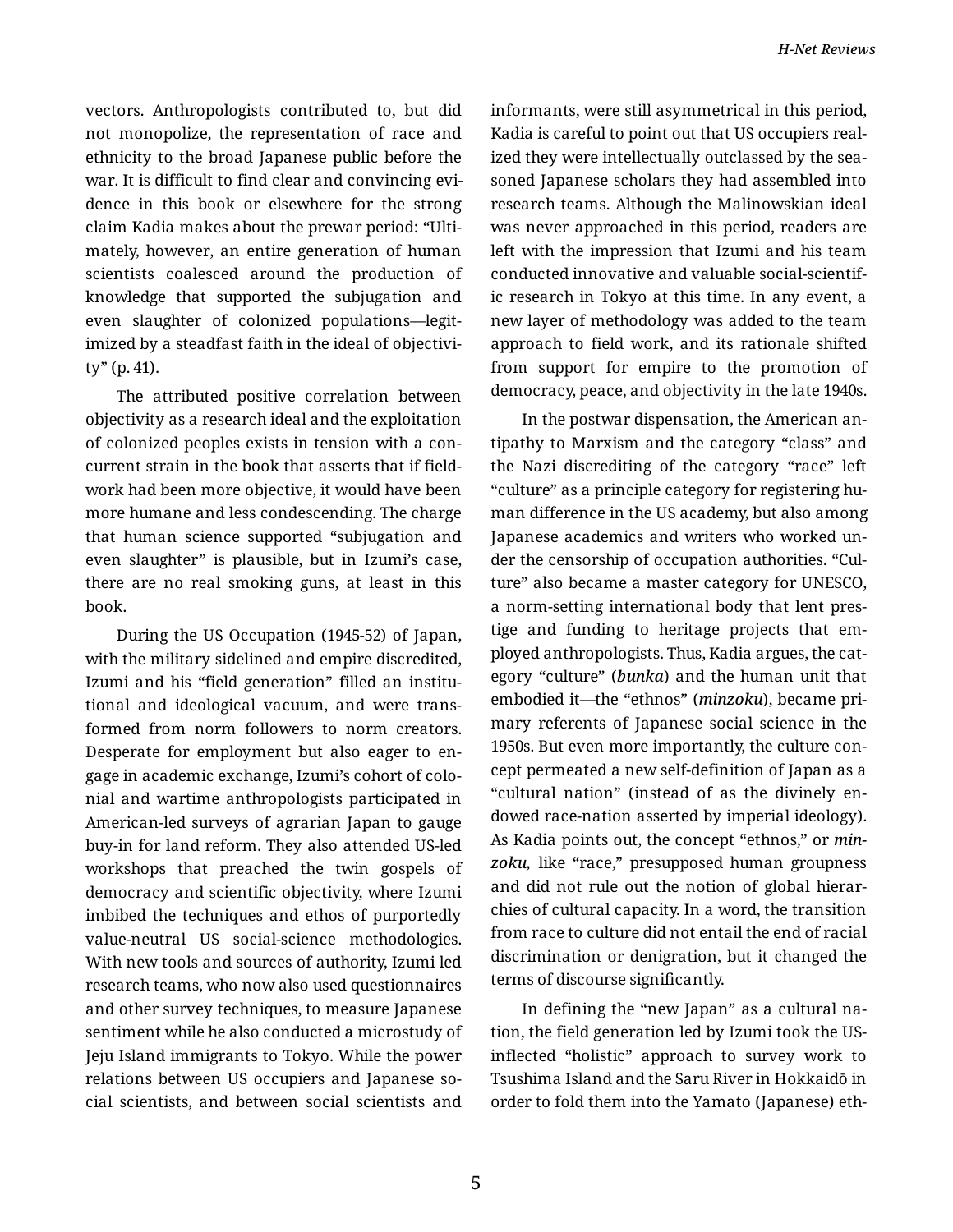nos/minzoku. Tsushima is still a contested inter‐ zone between Korea and Japan, as it was a liminal space in the early modern period. In the 1950s, Japan's human scientists claimed its past and present for Japan. Archaeologists, folklorists, an‐ thropologists, and others compiled a large but in‐ conclusive body of evidence during the Izumi-led survey of 1951. Some evidence showed affinity with the Korean ethnos, some evidence showed affinity with Japan's. Nonetheless, Japan's daily newspapers, which had also serialized accounts of the wartime New Guinea anthropological expedi‐ tions, eagerly reported the survey's executive sum‐ mary, which announced that Tsushima islanders were, according to objective science, members of the Yamato ethnos (and not the Korean ethnos).

In Hokkaidō, the methods were similar, but with important differences. For the Japanese survey teams, Ainu who seemed assimilated to Japa‐ nese customs were deemed inauthentic, and poor informants for a supposedly disappearing ethnos. So fieldworkers made recourse to psychological profiling; reference to old texts by missionaries, explorers, and travelers; material culture; and photography. They concluded, by dint of several in‐ tellectual somersaults, that Ainu and Yamato peo‐ ple had been the same until the Yayoi period (300 BCE to 300 CE). Thereafter, they diverged when Yamato people became rice cultivators (having successfully domesticated elements of continental civilization). Interestingly, Izumi was upbraided and scolded by an Ainu woman for being insensi‐ tive to their poverty, and for wanting to cash in on the fieldwork. The rebuke effectively ended Izumi's personal interest in salvage anthropology in Hokkaidō.

Setting his sights once again on foreign and more seemingly exotic locals, more in tune with the Malinowskian archetype of the adventurer and hero (but always with a team in the Japanese context), Izumi conducted his first field research beyond Japan's sovereignty by traveling to Brazil in 1952 and 1955. The first trip was supported by

UNESCO and aimed at promoting reconciliation and scientific understanding of intracommunal violence among the two hundred thousand Brazil‐ ians of Japanese descent and Japanese immi‐ grants who fell out over disagreements about the ending of World War II. The violence left many dead and raised questions about Japan as a suit‐ able source of Brazilian immigration, which posed problems for both national governments. As Kadia writes, Izumi and his local partner, a Japaneseborn Brazilian named Saitō Hiroshi, employed a battery of surveys and interviews to discover the regional sources of the tensions, which cohered around expectations of either returning to Japan or staying in Brazil. Interestingly, because Izumi, as an emissary and self-conscious exemplar of the newly retooled democratic, rational, and pacificist Japan, was embarrassed and repulsed by Japanese in Brazil who clung to the belief that Japan had won the war into 1952, he wrote them off as "fanat‐ ics" and did not publish the findings of his re‐ search. In short, the methodology was objective, but the prejudices and politics of the lead investi‐ gator colored the framing of the results and even led to the burying of the report. More famously, Izumi put studies of the Japanese diaspora on the scholarly map with this survey. He returned in 1955 on a boat also packed with Japanese emigrants to study the classic American sociological theme of assimilation among the diaspora in Brazil. As an emissary of peace, progress, and modernization, Izumi framed his findings that many people of Ja‐ panese descent in Brazil identified as Brazilians, that exogamous marriage was common, and that distinctive outward features of Japaneseness among this group could theoretically disappear, as positive. It showed that the Japanese spirit, or eth‐ nos, was disposed to political participation and democracy, and that emigrants from Japan were contributing to the world's development because of their economic drive and their willingness to embrace citizenship in new countries.

The climax of this story arrives in chapter 6, which chronicles Izumi Seiichi's rise to interna‐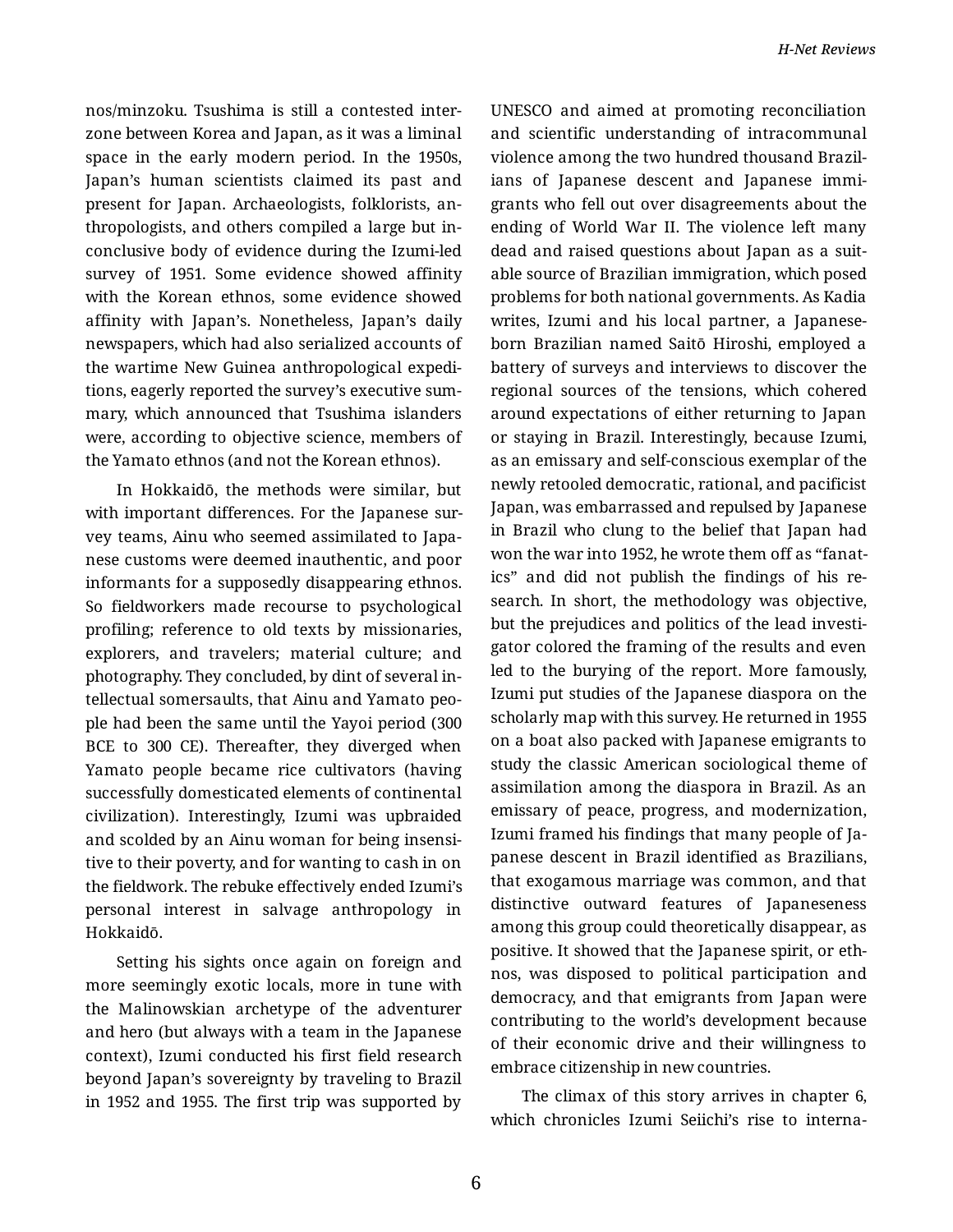tional scholarly renown and domestic celebrity as an archaeologist of pre-Inca civilizations in Peru. Izumi spearheaded fund-raising initiatives, aca‐ demic leaves, government sponsorship in Peru and Japan, and a herculean logistics operation to launch Japanese field research in South America. The details of preparation for these journeys make for fascinating reading. Izumi's disingenuous Rockefeller Foundation application claiming that the research was a follow-up on the Nikkei (diaspo‐ ra) studies of the early 1950s is followed by tales of Toyota factory visits to learn jeep maintenance in preparation for hard travel. The leading role played by Japanese expatriates in Peru was anoth‐ er notable element of the expedition's success. Izu‐ mi's legendary stamina, charisma, and scholarly ambitions are all on display in this chapter. His team rewrote the chronology and even methodol‐ ogy of pre-Columbian archaeology in a part of the world formerly dominated by European and American scholarship. The five major archaeologi‐ cal expeditions to Peru that occurred between 1958 and 1969 ran coterminously with the "Income Doubling" and Tokyo Olympics (1964) period of high-speed growth in Japanese history—the period when Japan is said to have redefined itself as a middle-class nation of consumers. As Kadia mas‐ terfully weaves these complex stories together, she demonstrates the many ways in which "the Inca" (the most famous digs were pre-Incan, but in the popular press they were all lumped together as In‐ can ruins) became a new archaeological foil for Japan in the postwar period. Lacking its former "Others" from the empire of the prewar era, Japa‐ nese anthropologists at first reconstructed the pre-Columbian Andean empires as failed despotisms that followed impersonal historical laws along the path from absolutist rule to self-inflicted dissolu‐ tion. The story attached to these Peruvian relics relativized Japan's disastrous prewar trajectory as but one historical example of many such cata‐ strophic downfalls.

The Peru expeditions at times employed hun‐ dreds of people, and they relied upon various forms of local buy-in, from neighboring inter‐ preters and porters all the way up to the Peruvian central government. As high-profile undertakings, they also became minor media spectacles in Japan, also because of newspaper sponsorship. In this public arena, travelogues, coffee-table books, department-store exhibits, and even cinematic treatments contributed to an "Inca boom" in Japa‐ nese middle-brow culture. This public interest coin‐ cided with the birth of the "discourse on Japaneseness" (*Nihonjinron*) in the 1960s. In Kadia's telling, the infamous *Nihonjinron*, with its feel-good em‐ phasis on the innate, unique, and laudable charac‐ teristics of the Japanese ethnos, was given scientif‐ ic plausibility from the endorsement of Izumi Sei‐ ichi and his colleagues. The group cohesion, en‐ durance, and adaptability displayed by the expedi‐ tions to Peru were attributed to Japanese national character. The ability of Japanese emigrants to play a leading role in Peru's economy was also at‐ tributed to their Japanese characteristics. In the re‐ vised, upbeat version of Peru's prehistorical past, ancient linkages between Neolithic Japan and an‐ cient South America were posited in light of diffu‐ sionist models of technology transfer. In the *Ni‐ honjinron* era, even the ability of pre-Columbian civilizations to adapt and thrive was linked rhetor‐ ically to Japan's ability to do the same as the quin‐ tessential adapting and adopting culture.

The saga of Izumi Seichi came to an abrupt end in 1970 with his premature death at the age of fifty-five. His final years were consumed with the Tokyo University student protests, strikes, and their quelling. In the concluding chapter of the book, Kadia highlights some of the general con‐ cerns launched by Tokyo University students that were directed at the scholars of Izumi's generation. She notes that Izumi himself and other senior scholars had also grown uncomfortable with the modernization paradigm that equated economic growth and technological advancements with progress. For Kadia, these auto-critiques did not go far enough, because the field generation, and their younger critics, never acknowledged the complici‐

7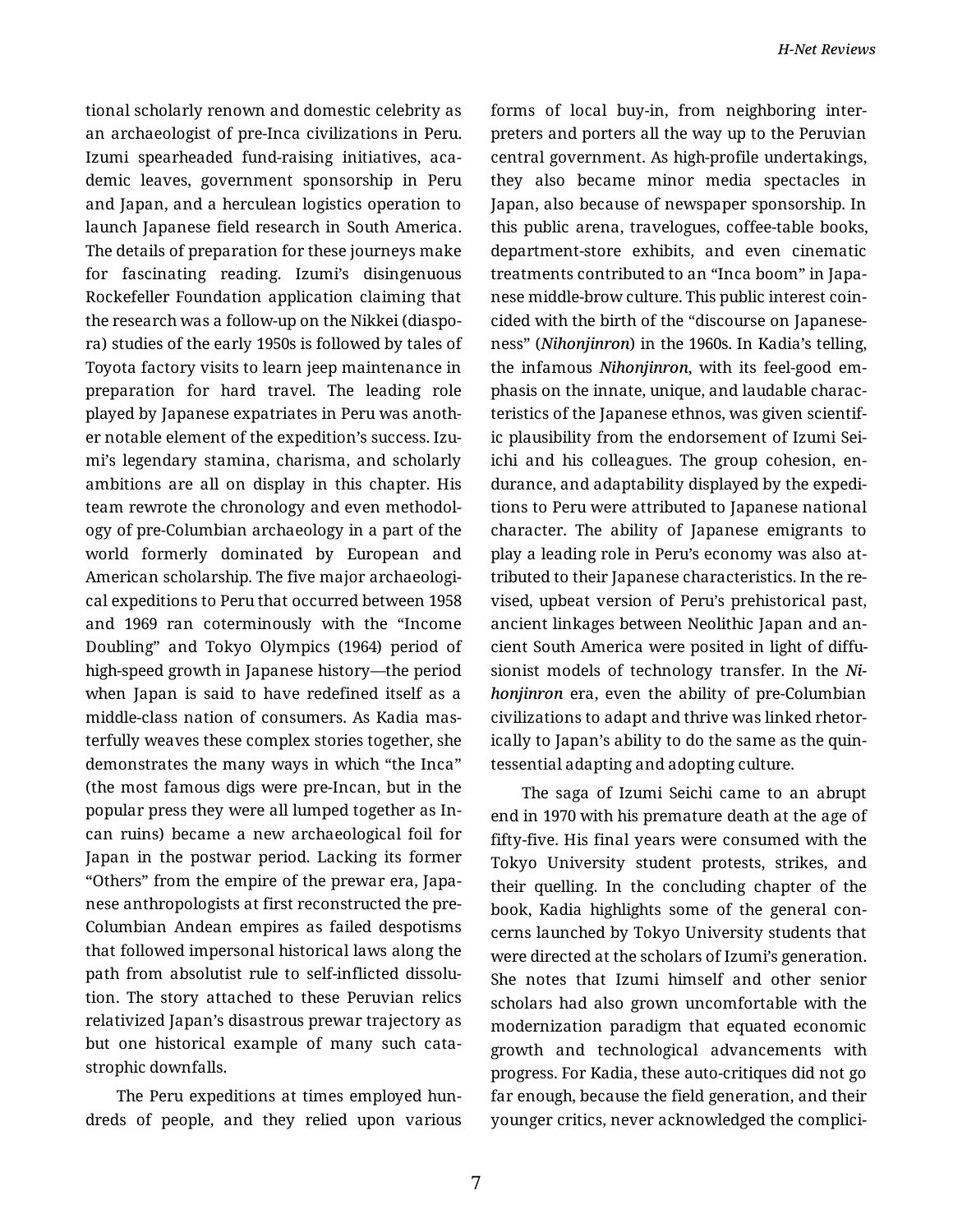ty of anthropology, ethnography, and archaeology in the expansion and maintenance of Japan's em‐ pire and war machine in the prewar period.

The post-1968 era inaugurated the unraveling of Japanese anthropology's transwar consensus about its goals to produce objective, field-based re‐ search that uncovered universal laws of social de‐ velopment and diffusion. It was not an abrupt break. Kadia points to the decentering of popular sources of anthropology away from the university with the building of National Museum of Ethnolo‐ gy (1977), and the emergence of Japan's naval-gaz‐ ing variant of neo-folklore studies centered on Yanagita Kunio (1875-1962). Various post-1970 de‐ velopments meant that university-based aca‐ demics working in large teams of field researchers no longer produced the lion's share of knowledge that informed the Japanese public about human diversity. In this closing chapter, the suggestion that *Nihonjinron* and Yanagita studies filled the void left by the decline of the field generation rais‐ es interesting questions. Whereas objectivity was configured as a support for empire and slaughter early the book, by the end of the book, it is con‐ trasted with patently nationalistic and anti-cos‐ mopolitan outlooks. It is a credit to the author that she links Izumi's activities and oeuvre to several important theses that connect knowledge produc‐ tion and empire, while also remaining faithful to the documentary trail. *Into the Field* presents a complex portrait of survey anthropology's Shōwaera (1926-89) historical trajectory. This magisterial account, based on a vast and appropriate source base, invites reflection upon the degree of fit be‐ tween general theories that link anthropology to colonialism and war crimes, and the evidence left behind by Izumi Seichi and his associates. Readers will find instances in this book that implicate Izumi in the excesses of empire and nationalism, but will also find numerous examples of his intellectual integrity and broad-mindedness.